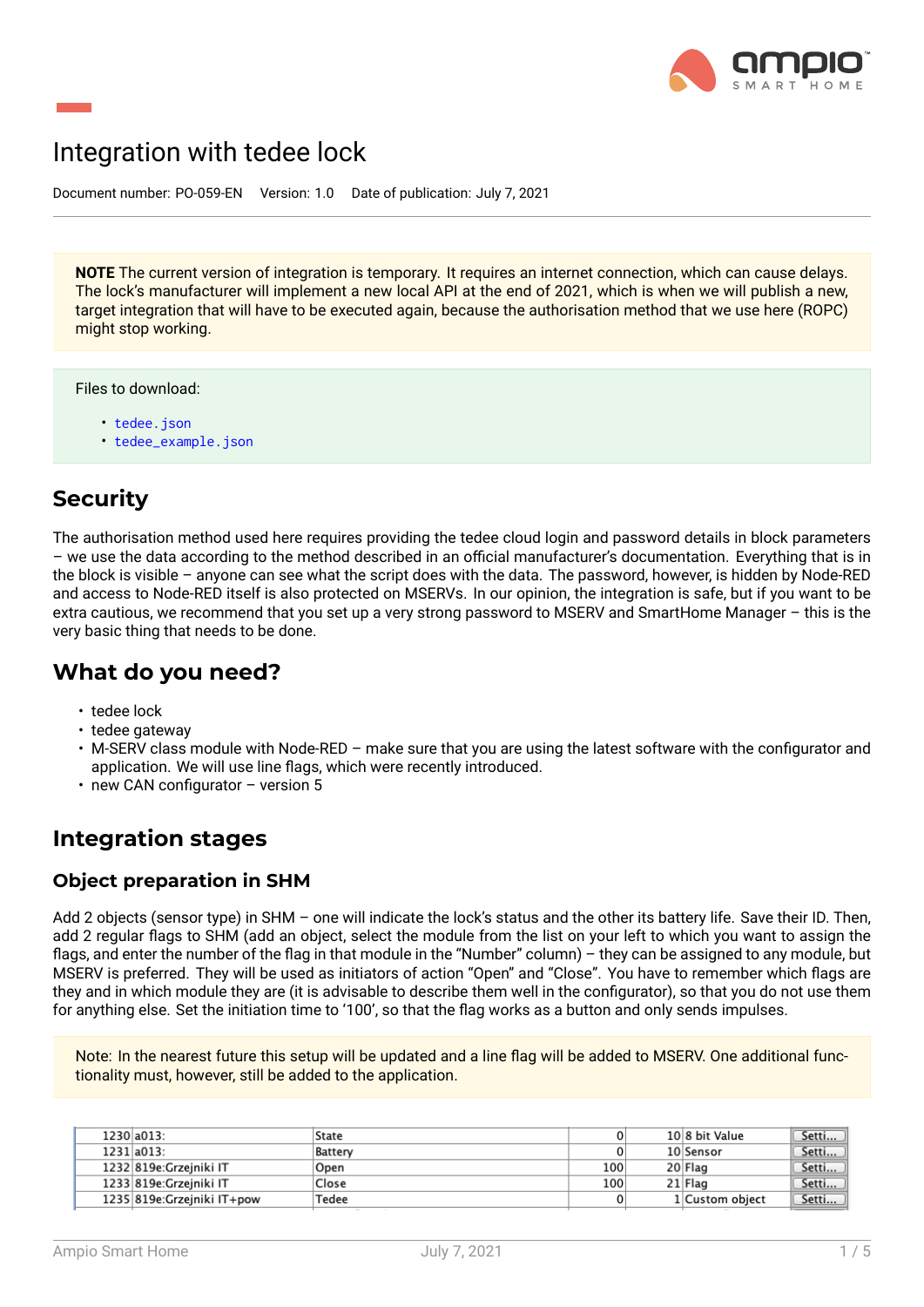Optionally, one can also add a related object to sort out all the values in one field.

### **Line flag**

In the new CAN configurator MSERV-3s will show 3 line flags available. Mark one of them (give it a unique name), so that you do not use it unconsciously somewhere else. The line flag will store the lock's status in a numerical form, as per the table below (from the manufacturer's official documentation):

| Number | Name         |
|--------|--------------|
| 1      | Uncalibrated |
| 2      | Calibrating  |
| 3      | Unlocked     |
| 4      | SemiLocked   |
| 5      | Unlocking    |
| 6      | Locking      |
| 7      | Pulled       |
| 8      | Pulling      |
| q      | Unknown      |
| 18     | Updating     |

We can later also add a condition to such a line flag and, e.g. switch the lights on, illuminate a touch panel in green, red, or otherwise, etc.

#### **Node-RED**

The next integration step happens in Node-RED. Open Node-RED with the following address: http://ADRES\_IP\_MSERV:1880. Basic familiarity with Node-RED is advisable.

Use the top right button "Import" to import the tedee.json file. You will get the following block:



Enter the following parameters in the block: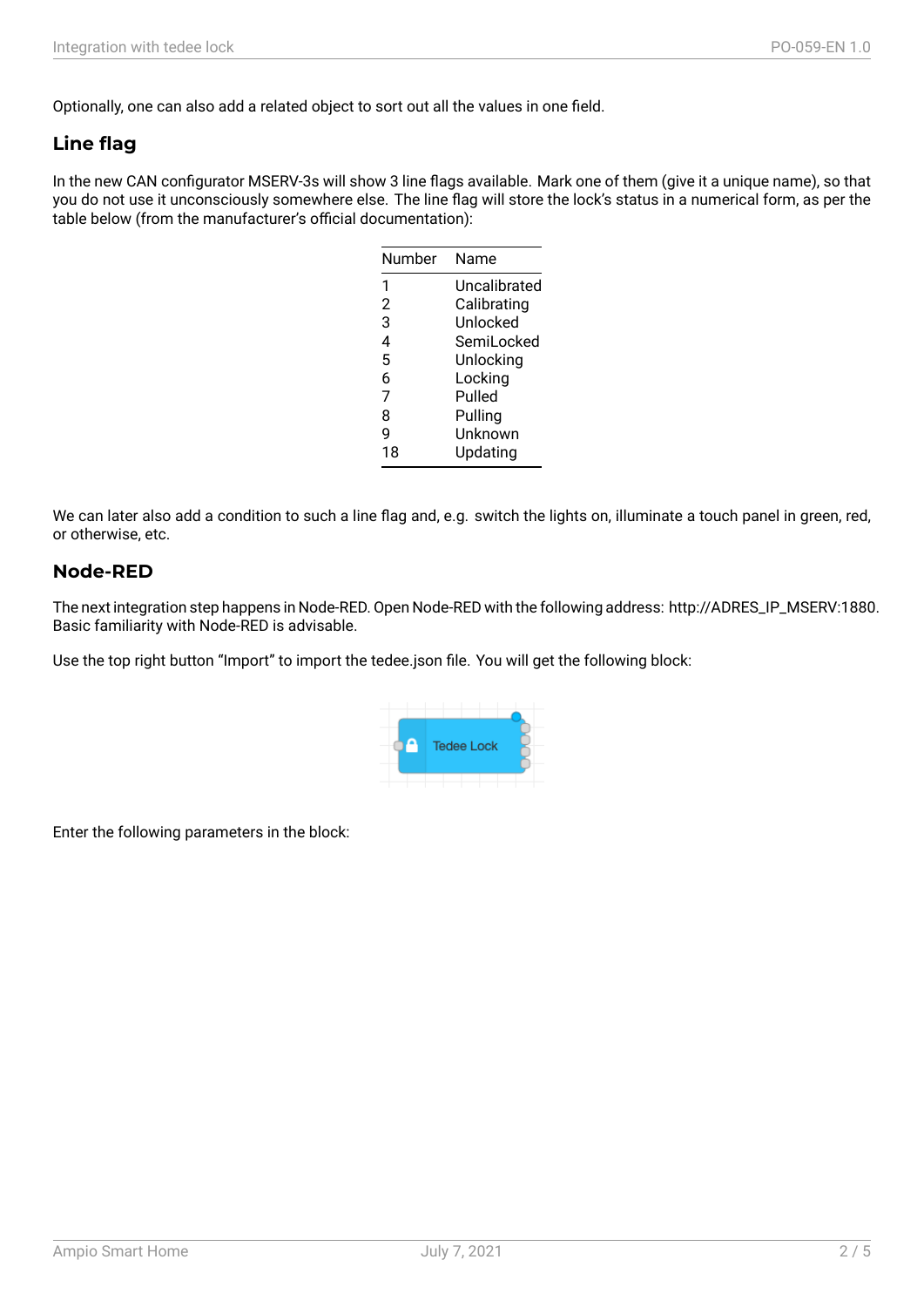| Edit subflow instance: Tedee Lock |                                          |  |  |  |  |  |  |  |  |
|-----------------------------------|------------------------------------------|--|--|--|--|--|--|--|--|
| Edit subflow template             | Cancel<br>Done<br>Delete                 |  |  |  |  |  |  |  |  |
| <b>#</b> Properties               | §<br>圓<br>寺<br>這                         |  |  |  |  |  |  |  |  |
| • Name                            | Name                                     |  |  |  |  |  |  |  |  |
| C Login                           | <sup>a</sup> <sub>z</sub> kuba@ampio.pl  |  |  |  |  |  |  |  |  |
| Q. Password                       | $\mathbf{a}$<br>oje oje oje oje oje<br>P |  |  |  |  |  |  |  |  |
| <b>ALock ID</b>                   | 9263                                     |  |  |  |  |  |  |  |  |
| <b>SHM State</b><br>object ID     | $^0$<br>1230                             |  |  |  |  |  |  |  |  |
| SHM Battery<br>level object ID    | $\frac{0}{9}$ 1231                       |  |  |  |  |  |  |  |  |
| Linear flag ID                    | $\mathbf{1}$<br>$\div$                   |  |  |  |  |  |  |  |  |

Enter your tedee account's login and password. Then open your lock in the tedee application and look for a gear icon at the bottom of the screen. Open the "Information" tab and copy the lock's ID into the block's parameters in Node-RED.

In the "SHM State object ID" field, enter the object that you created in the SmartHome Manager to store the status of the lock.

In the "SHM Battery level object ID" field, enter the object that you created in the SmartHome Manager to store the status of the battery life.

In the "Linear flag ID" field, select the line flag's number that you will use.

Now, connect the block:



The block will expect the msg.payload string 'open' or 'close' at the input. This is why two Ampio IN blocks need to be attached – one for the 'open' flag, and the other for a 'close' flag. Then, attach the switch and change blocks. Switch verifies if msg.payload equals 1, while change sets the right 'open' or 'close' string.

For those who do not feel comfortable with this integration step, we recommend reading an example included in the tedee\_example.json file to see how it should be done.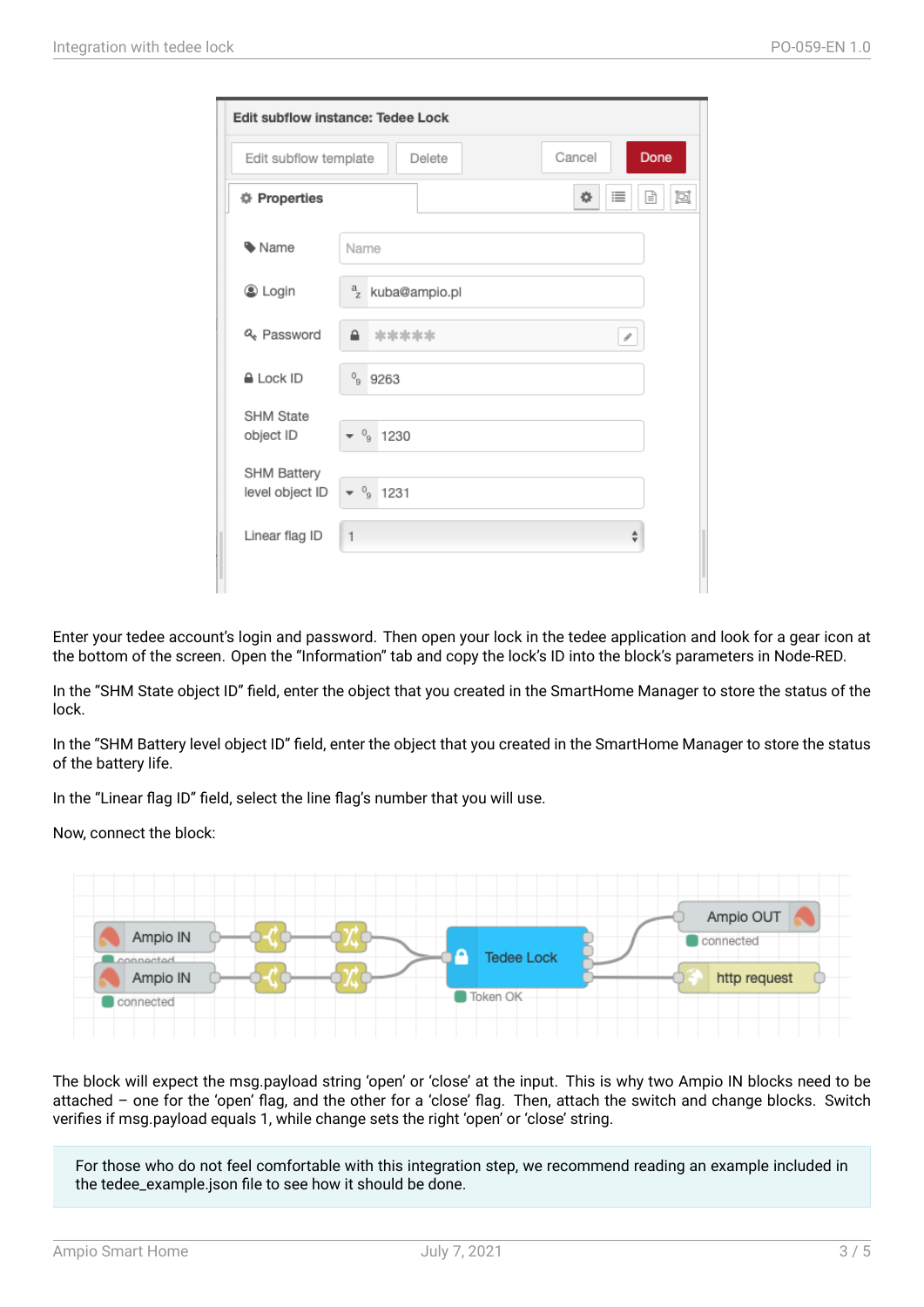At the block's output we see 4 'dots' that indicate 4 nodes. The first communicates a status in a numerical form. The second one is for the battery life. The third node sends a RAW command to set the line flag up, while the fourth one sends an HTTP request to API.

In order to carry out the integration, nodes number 3 and 4 need to be connected. Connect the "Ampio OUT" block to the 3rd node and select MSERV (or a different module that you set up with a line flag in step 2 "Line flag" of this guide) as well as the output type – RAW CAN broadcast. Then, connect the "HTTP request" block to the 4th node and configure as shown below:

| <b>三</b> Method                | - set by msg.method -                |  |
|--------------------------------|--------------------------------------|--|
| @ URL                          | http://                              |  |
|                                | □ Enable secure (SSL/TLS) connection |  |
| V Use authentication           |                                      |  |
| 矗 Type                         | basic authentication                 |  |
| & Username                     | admin                                |  |
| A Password                     |                                      |  |
| □ Enable connection keep-alive |                                      |  |
| $\Box$ Use proxy               |                                      |  |
| $\leftarrow$ Return            | a UTF-8 string                       |  |
| Name                           | Name                                 |  |

Enter your SmartHome Managera details as username and password.

#### **Test**

Having assigned objects in SHM to a group, open the mobile application (Ampio UNI) and test the integration. It should look more or less like this:



Updating the status and battery life can take a while  $-$  an update happens every 10 seconds. When you press the "open" or "close" buttons, the lock should perform those actions and update its status. When the open/close action is initiated with Ampio, the lock will keep updating every second for the next 10 seconds in order to report its status accurately. After that, it will start updating every 10 seconds again.